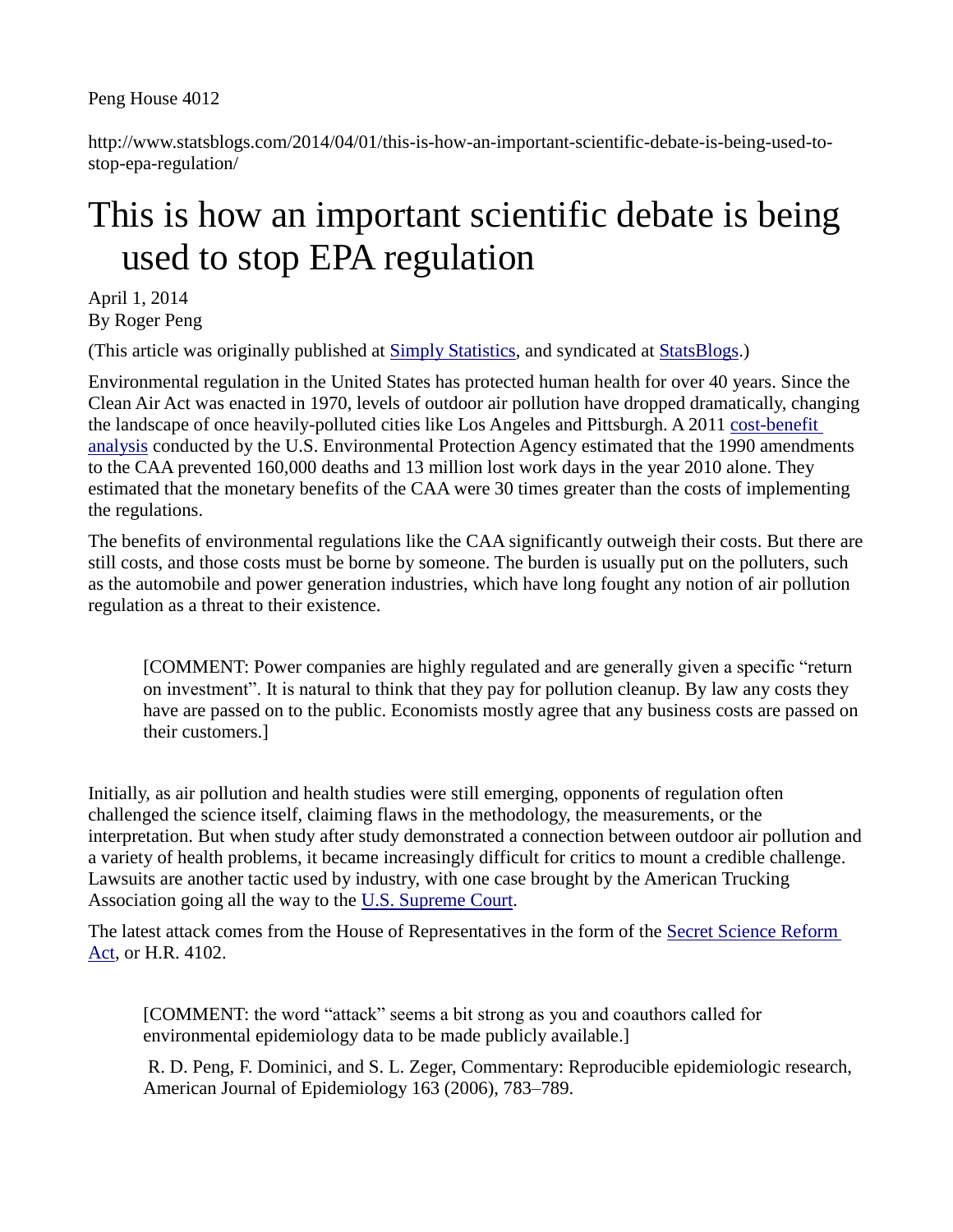In summary, the *proposed bill requires that every scientific paper cited by the EPA to justify a new rule or regulation needs to be reproducible.* What exactly does this mean? To answer that question we need to take a brief diversion into some recent important developments in statistical science.

The idea behind reproducibility is simple. *All the data used in a scientific paper and all the computer code used to analyze that data should be made available to other researchers and the public.* It may be surprising that much of this data actually isn't already available. The primary reason most data isn't available is because, until recently, most people didn't ask scientists for their data.

[COMMENT: I and a number of others have asked for air pollution data sets and have been uniformly refused access to data. In fact, you in a 2006 paper said data should be made available.]

[COMMENT: there have been systematic requests for data sets. Even when the scientist signed a form saying they would provide the data sets used in a paper, 2/3s of the time data was not made available. Lack of access to data sets is wide-spread and a known problem.]

The data was often small and collected for a specific purpose so other scientists and the general public just weren't that interested. If a scientist were interested in checking the truth of a claim, she could simply repeat the experiment in her lab to see if the claim could be replicated.

[COMMENT: Even experimental biology papers are proving surprisingly difficult to reproduce. See the Begley and Ellis Nature paper.]

The nature of science has changed quickly over the last three decades. There has been an explosion of data, fueled by the decreasing cost of data collection technologies and computing power. At the same time, increased access to sophisticated computing power has let scientists conduct more sophisticated analyses on their data. The massive growth in data and the increasing sophistication of the analyses has made communicating what was done in a scientific study more complicated.

[COMMENT: In epidemiology, data is often put into SAS data sets and analysis done with SAS code. It should be easy to provide these data sets and analysis code. Yet data and code are most often not made available.]

The traditional medium of journal publications has proven to be inadequate for describing the important details of a data analysis. As a result, it has been said that scientific articles are merely the "advertising" for the research that was conducted.

[COMMENT: Most journal now allow for Supplemental Material that is not limited in size. There are repositories, datadryad.org, where data can be deposited for a nominal fee. Journals are catching up.]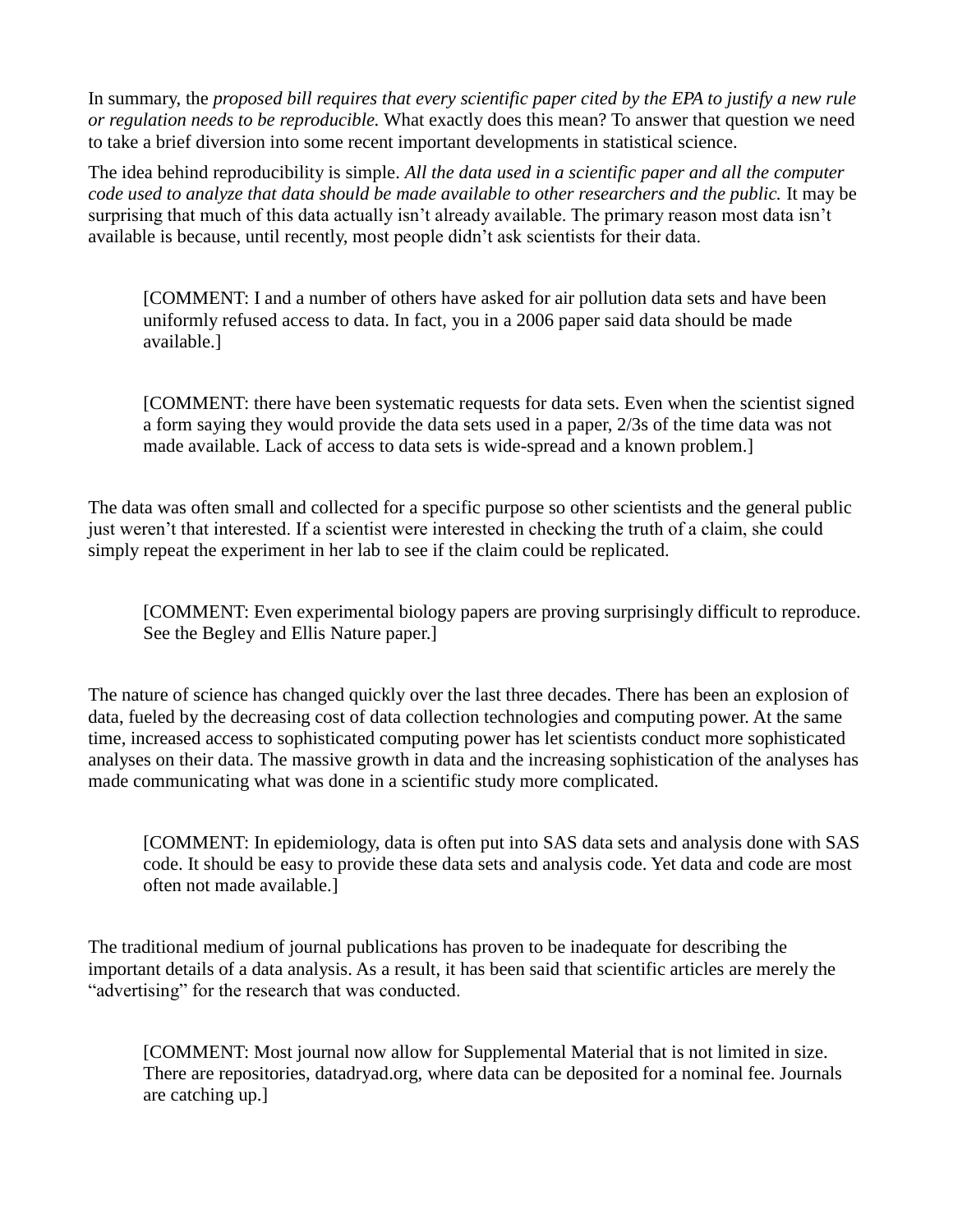The real research is buried in the data and the computer code actually used to compute the results. Journals have traditionally not required that data or computer code be published along with papers. As a result, many important details may be lost and prevent key studies from being fully reproducible.

The explosion of data has also made completely replicating a large study by an independent scientist much more difficult and costly. A large study is expensive to conduct in the first place; there is usually little appetite or funding to repeat it. The result is that much of published scientific research cannot be reproduced by other scientists because the necessary data and analytic details are not available to others.

[COMMENT: Again, technology, SAS data sets and SAS code, have been available since the mid 1970s. Currently it is relatively easy to give a scientists SAS code and SAS data sets.]

The scientific community is currently engaged in a debate over how to improve reproducibility across all of science. You might be tempted to ask, why not just share the data? Even if we could get everyone to agree with that in principle, it's not clear how to do it.

Imagine if everyone in the U.S. decided we were all going to share our movie collections, and suppose for the sake of this example that the movie industry did not object. How would it work? Numerous questions immediately arise. Where would all these movies be stored? How would they be transferred from one person to another? How would I know what movies everyone else had? If my movies are all on the old DVD format, do I need to convert them to some other format before I can share? My Internet connection is very slow, how can I download a 3 hour HD movie? My mother doesn't use computers much, but she has a great movie collection that I think others should have access to. What should she do? And who is going to pay for all of this? While each question may have a reasonable answer, it's not clear what is the optimal combination and how you might scale it to the entire country.

[COMMENT: This come across as "Let's just agree that it is impossible." Before the IP owners got upset, music and movies were easily shared with servers. NCBI GEO is a repository for a massive number of biology experiments, many with massive amounts of data. The technology for sharing data appears to be readily available.]

Some of you may recall that the music industry had a brilliant sharing service that essentially allowed everyone to share their music collections. It was called Napster. Napster solved many of the problems raised above except for one -- they failed to survive. So even when a decent solution is found, there's no guarantee that it will always be there.

[COMMENT: The music industry did not have "a brilliant sharing service" Napster was originally run by music pirates. They were put out of action by legal action by copyright owners. The technology worked. Services like iTunes, owned by industry work very well.]

Wikipedia: "Napster is a name given to two music-focused online services. It was originally founded as a pioneering [peer-to-peer file sharing](http://en.wikipedia.org/wiki/Peer-to-peer_file_sharing) Internet service that emphasized sharing audio files, typically music, encoded in [MP3](http://en.wikipedia.org/wiki/MP3) format. The original company ran into legal difficulties over [copyright infringement,](http://en.wikipedia.org/wiki/Copyright_infringement) ceased operations and was eventually acquired by [Roxio.](http://en.wikipedia.org/wiki/Roxio) In its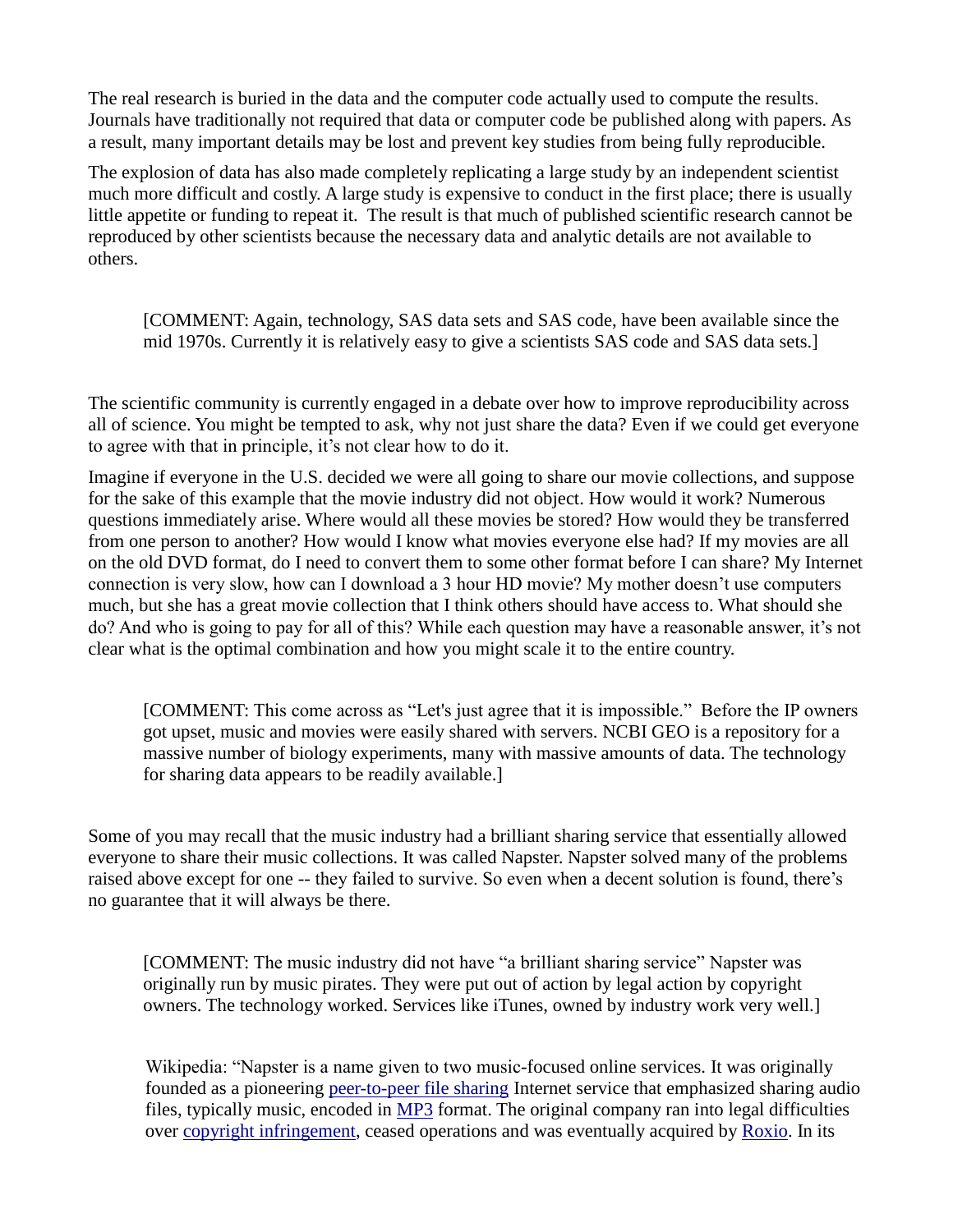second incarnation Napster became an [online music store](http://en.wikipedia.org/wiki/Online_music_store) until it was acquired by [Rhapsody](http://en.wikipedia.org/wiki/Rhapsody_%28online_music_service%29) from [Best Buy\[1\]](http://en.wikipedia.org/wiki/Best_Buy) on December 1, 2011."

As outlandish as this example may seem, minor variations on these exact questions come up when we discuss how to share scientific data. The volume of data being produced today is enormous and making all of it available to everyone is not an easy task. That's not to say it is impossible. If smart people get together and work constructively, it is entirely possible that a reasonable approach could be found. But at this point, a credible long-term solution has yet to emerge.

[COMMENT: The enemy of the good is the perfect. NCBI GEO is working well. NSF datadryad.org is working well.]

This brings us back to the Secret Science Reform Act. The latest tactic by opponents of air quality regulation is to force the EPA to ensure that all of the studies that it cites to support new regulations are reproducible.

[COMMENT: There is pejorative language here, "tactic by opponents of air quality."]

A cursory reading of the bill gives the impression that the sponsors are genuinely concerned about making science more transparent to the public. But when one reads the language of the bill in the context of ongoing discussions about reproducibility, it becomes clear that the sponsors of the bill have no such goal in mind.

[COMMENT: Laws are laws and leave behind the intent of the writers of the law. Is the law sensible and good as WRITTEN? We are supposed to be a nation of laws, not subject to some person deciding in an ad hoc way, oh, you can have the data because you agree with me and you cannot because I think you have bad intentions.]

The purpose of H.R. 4102 is to prevent the Environmental Protection Agency from proposing new regulations.

[COMMENT: The EPA purports to be science-based. Making data sets available is part of science as you acknowledge. The man on the street would first think that if science data is not available then the EPA has something to hide.]

The EPA develops rules and regulations on the basis of scientific evidence. For example, the Clean Air Act requires EPA to periodically review the scientific literature for the latest evidence on the health effects of air pollution. The science the EPA considers needs to be published in peer-reviewed journals.

[COMMENT: The EPA makes much of "peer review". Peer review is no guarantee that a claim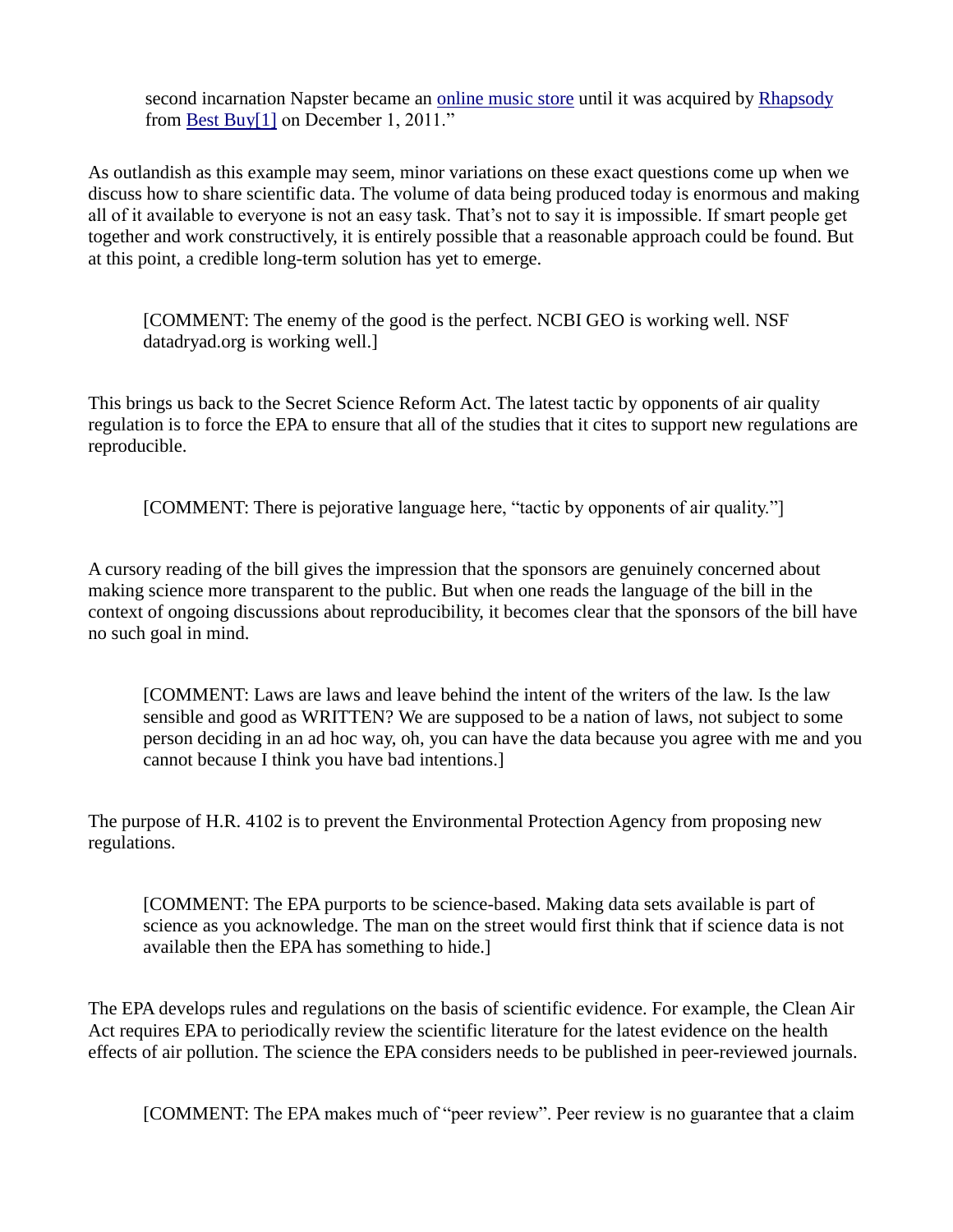made in a scientific paper will replicate. See Feinstein, Science 1988. See Prinz, Nature 2011. See also Begley and Ellis, Nature 2012. That peer reviewed science replicates so poorly is one of the reasons that reproducibility has become a critical issue.]

This makes the EPA a key consumer of scientific knowledge and it uses this knowledge to make informed decisions about protecting public health. What the EPA is not is a large funder of scientific studies. The entire budget for the Office of Research and Development at EPA is roughly \$550 million [\(fiscal 2014\)](http://nepis.epa.gov/Exe/ZyNET.exe/P100GCS2.TXT?ZyActionD=ZyDocument&Client=EPA&Index=2011+Thru+2015&Docs=&Query=&Time=&EndTime=&SearchMethod=1&TocRestrict=n&Toc=&TocEntry=&QField=&QFieldYear=&QFieldMonth=&QFieldDay=&IntQFieldOp=0&ExtQFieldOp=0&XmlQuery=&File=D%3A%5Czyfiles%5CIndex%20Data%5C11thru15%5CTxt%5C00000007%5CP100GCS2.txt&User=ANONYMOUS&Password=anonymous&SortMethod=h%7C-&MaximumDocuments=1&FuzzyDegree=0&ImageQuality=r75g8/r75g8/x150y150g16/i425&Display=p%7Cf&DefSeekPage=x&SearchBack=ZyActionL&Back=ZyActionS&BackDesc=Results%20page&MaximumPages=1&ZyEntry=1&SeekPage=x&ZyPURL), or less than 2 percent of the budget for the National Institutes of Health (about \$30 billion for fiscal 2014). This means EPA has essentially no influence over the scientists behind many of the studies it cites because it funds very few of those studies. [COMMENT: \$550M is not a small amount of money in the air pollution universe. A feed-back loop can develop. University researchers are smart and they know the policy goals of the EPA. Research, data and analysis, can be slanted. Large, complex data set are notoriously difficult to analyze. Any small bias can distort the resulting claims. If the result support EPA policy there is an increased likelyhood of more grants.] The best the EPA can do is politely ask scientists to make their data available. If a scientist refuses, there's not much the EPA can use as leverage.

[COMMENT: My understanding is that it is EPA policy to not require that data sets used in research they fund be given to the EPA. POLICY. Joe Cecil pointed out in a book chapter, The role of legal policies in data sharing, 1986, that an agency can shield itself from FOI by not taking position of the data. Someone wanting data cannot "reach through" the agency to the scientist that was paid by that agency to do the work. Is the EPA policy a reaction to the Shelby Amendment or Data Access Act, 1999.Can you imagine an industrial company funding research and as a matter of policy refusing a copy of the data sets they paid for? Can you imagine the FDA relying on "peer reviewed" studies to clear a new drug without access to the data?

The latest controversy to come up involves the [Harvard Six Cities study](http://www.ncbi.nlm.nih.gov/pubmed/8179653) published in 1993. This landmark study found a large difference in mortality rates comparing cities with high and low air pollution, even after adjusting for smoking and other factors. The House committee has been trying to make the data for this study publicly available so that it can ensure that regulations are ["backed by](http://online.wsj.com/news/articles/SB10001424127887323829104578624562008231682)  [good science"](http://online.wsj.com/news/articles/SB10001424127887323829104578624562008231682). However, the Committee has either forgotten or never knew that this particular study [has been fully reproduced by independent investigators.](http://www.ncbi.nlm.nih.gov/pubmed/16020032) In 2005, independent investigators found that they were "..[.able to reproduce virtually all of the original numerical results,](http://www.ncbi.nlm.nih.gov/pubmed/16020032) including the 26 percent increase in all-cause mortality in the most polluted city (Stubenville, OH) as compared to the least polluted city (Portage, WI). The audit and validation of the Harvard Six Cities Study conducted by the reanalysis team generally confirmed the quality of the data and the numerical results reported by the original investigators."

[COMMENT: So the data is electronically available. The scientists are sure of the results. So why not make the data available?]

It would be hard to find an air pollution study that has been subject to more scrutiny than the Six Cities studies. Even if you believed the Six Cities study was totally wrong, its original findings have been replicated numerous times since its publication, with different investigators, in different populations,